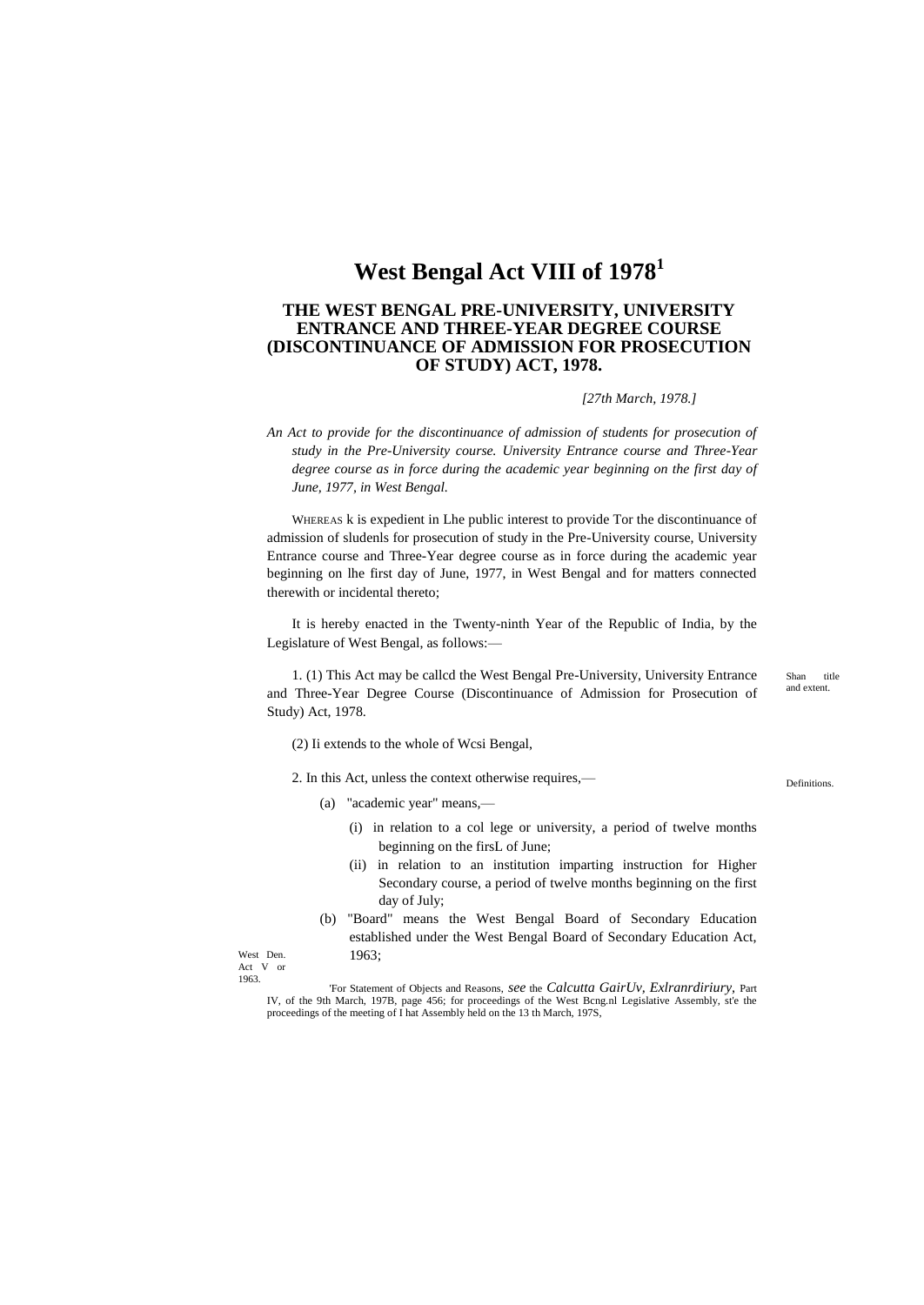- (c) "college" means a college affiliated to a University and includes a constituent college, a Government sponsored college and a Government college;
- (d) "constituent college" means a college recognised as such by a University and includes a Government college;
- (e) "Council" means the West Bengal Council of Higher WtsiHen, Secondary Education established under the West Bengal Council of Higher Secondary Education Act, 1975;
- (f) "Governing Body", in relation to a college, means the managing committee or any other body charged with the management of the affairs of that college and recognised as such by the University to which such college is affiliated;
- (g) "Government college" means a college maintained and managed by the State Government;
- (h) "Government sponsored college" means a college declared by the State Government as such;
- (i) "Higher Secondary course", in relation to the Council, means the course of study leading to a certificate of the Council;
- (j) "Higher Secondary Examination", in relation to the Board, means the examination instituted by the Board under clause (f) of sub-section (2) of section 27 of the West Bengal Board of Secondary Education Act, 1963;
- (k) "institution" means a Higher Secondary School or an educational institution imparting instruction for Higher Secondary course and includes a college or a unit or department of a college or institution imparting such instruction;
- (1) "Pre-University course" means a course of study leading lo a certificate of a University, the conferment of which on a student qualifies him for admission to diploma or degree course instituted by such University or by the Government or by a Statutory Body;
- (ni) "three-year degree course" means a course of study for a period of three academic years of a University leading to a degree of such University;
- (n) "University" means any o£the Universities constituted or established, as the case may be, under— (i) the Jadavpur University Act, 1955,

ACl AAAllJ of 1955.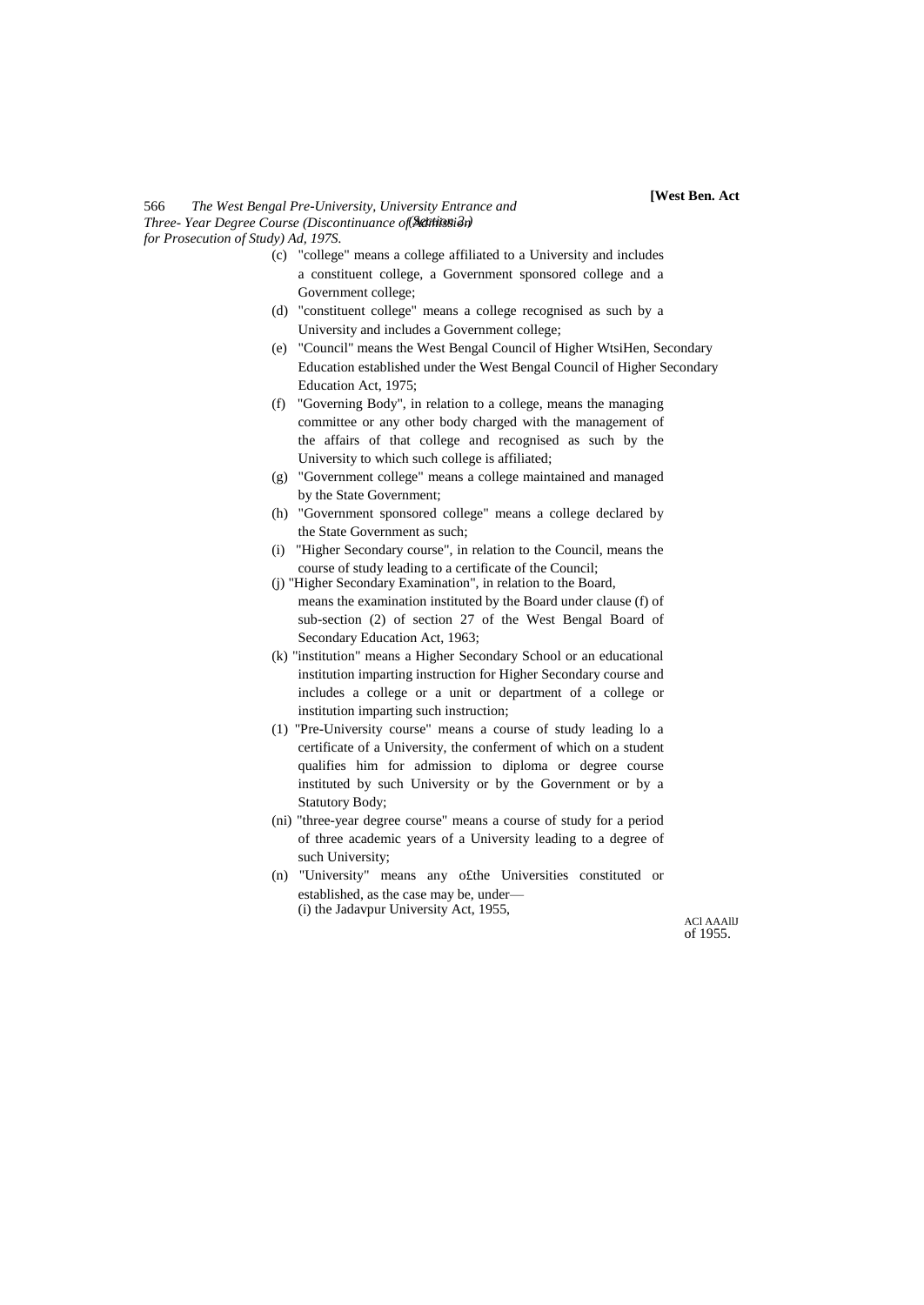### *(Section 3.)*

567

#### *The West Bengal Pre-University, University Entrance and Three-Year Degree Course (Discontinuance of Admission* (ii) the Burdwan University Acl, 1959, *for Prosecution of Study) Act, 1978.*

VHI of 1978.}

|                                                                                  | (iii)                                                                                                                                                                                                                      | lhe Kalyani University Act, 1960,      |
|----------------------------------------------------------------------------------|----------------------------------------------------------------------------------------------------------------------------------------------------------------------------------------------------------------------------|----------------------------------------|
| Wusl Ben;<br>Acl XXIX<br>uf 1959.<br>Wesl Ben.                                   | (iv)                                                                                                                                                                                                                       | lhe North Bengal University Act, 1961, |
| Acl XIII of<br>1960.<br>WCSL Ben.<br>Acl XX VII                                  | (v)                                                                                                                                                                                                                        | the Rabindra Bharaii Acl, 1961, and    |
| or 1961.<br>Wesl tkn.<br>Atl XXIX<br>of 1961.<br>Wcsl Ben,<br>Act 11 of<br>1966. | (vi) ihc Calcutta University Act, 1966;                                                                                                                                                                                    |                                        |
|                                                                                  | (o) "University Entrance course" means a course of study leading to a<br>certificate of a University, the conferment of which on a student qualifies<br>him for admission to a diploma or degree course instituted by such |                                        |

3. Notwithstanding anything to the conirary contained in lhe Jadavpur University Acl, 1955, the Burdwan University Act, 1959, the Kalyani University Acc, 1960, the North Bengal University Acl, 1961, the Rabindra Bharaii Act, 1961, or the Calcutta University Act, 1966, or lhe Statutes, the Ordinances, the Regulations or the Rules made thereunder, or lhe West Bengal Board of Secondary Education Act, 1963, or the

UniversiLy or by the Government or by a Statutory Body.

West Bengal Council of Higher Secondary Education Acl, 1975, or in any direction of lhe State Government thereunder,—

> (a) admission of students by a college for prosecution of study in the Pre-University course or the University Entrance course, as the case may be, of a University shall be, and shall be deemed lo have been, discontinued with effect from the academic year beginning on lhe first day of June, 1977;

> (b) studenls admitted for prosecution of study in lhe Pre- University course or ihe University Entrance course, as the case may be, of a University during the academic year beginning on lhe first day of June, 1977, by a collegc in which insiruciion is also provided for Higher Secondary course of ihe Council, shall be transferred by such college for prosecution of study in the first year (class XI) stage of such Higher Secondary course; if such transfer by such college requires any relaxation of the limit of enrolment of students for prosecution of study in such Higher Secondary course, such relaxation shall be granted by the Council on application by such college;

Discontinuance of admission of students for prostculion of sludy in Pre-University course. University Entrance course and Three-Year degree cour>c.

Wcsl Ben. Act XXXilt of 1955. Wcsi Ben. Act XXIX of 1959. Wiisl Ben Acl xrn of I960. West Ben Act  $\overline{XXV}$ ll<br>of 1961. 1961. West Ben. Acl XXIX or 1961. Weil Ben Acl JI or 1966. Wcsl Ben. Act V or 1963.

Wcsl Ben. Acl Vlll of 1975.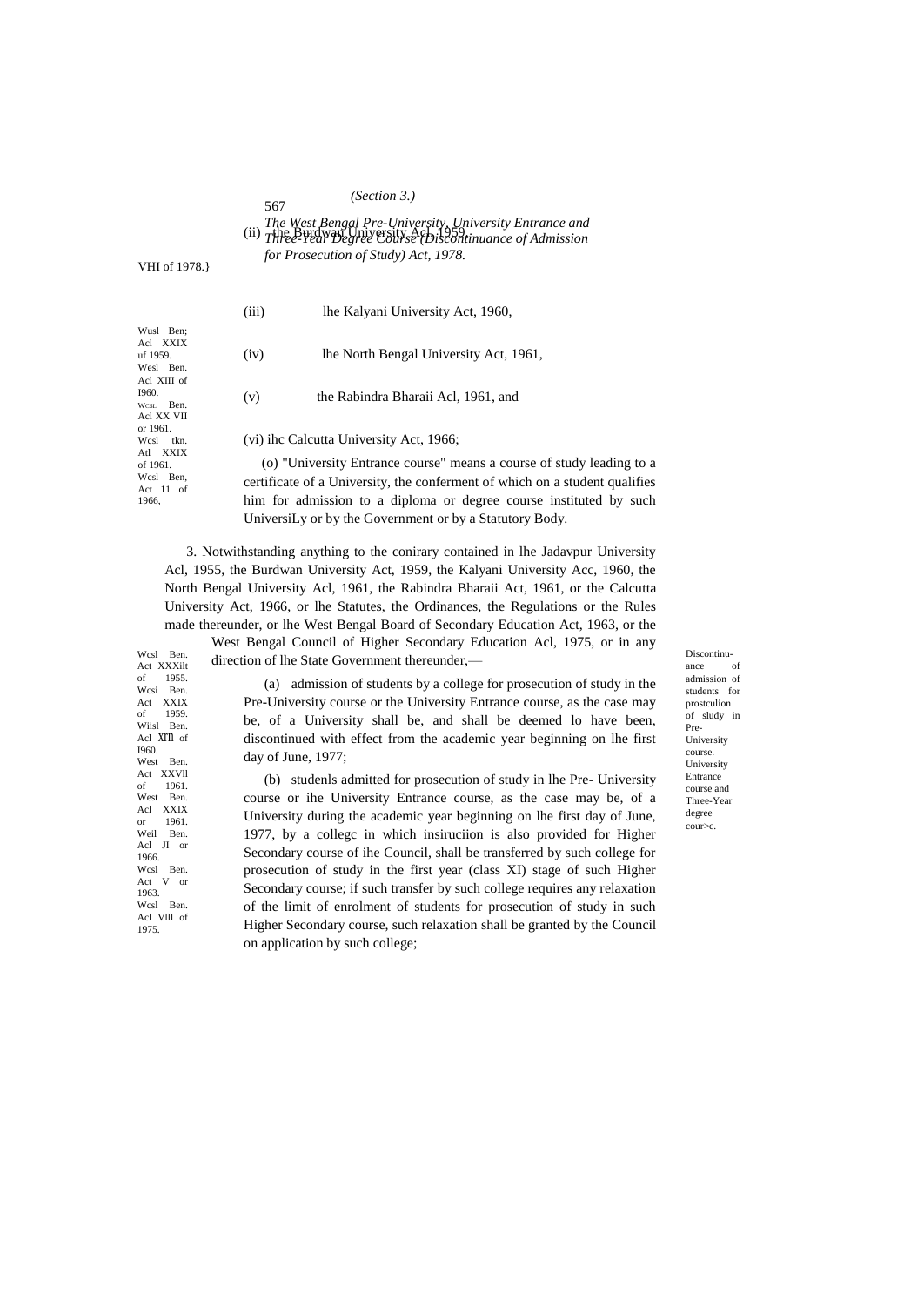#### **[West Ben. Act**

**The West Bengal Pre-University, University Entrance and** *Three-Year Degree Course (Discontinuance of Admission* for *Prosecution of Study Action Action of study* in the Pre- University cour.sc or (he University Entrance course, as the case may be, of a University during the academic year beginning on the first day of June, 1977, by a college in which instruction is not provided

for Higher Secondary course of Hie Council, shall be readmitted by such college for prosecution of study in the first year (class XI) stage of such Higher Secondary course and for this purpose such college shall apply for recognition of the Concil and upon Much application the Council shall grant such recognition;

- (d) students who have passed tlie Higher Secondary Examination of the Board or the Pre-University Examination or the University Entrance Examination, as the case may be, of a University or an equivalent examination considered as such by such University but have not taken admission for prosecution ol study in the threeyear degree course of any such University and students who will pass any such examination shall, subject to such conditions as may be imposed by the Council in this behalf and for a period of two years from the academic year beginning on the first day of July, 1977, be eligible for admission for prosecution of study in the second year (class XT!) stage of the Higher Secondary course of the Council;
- (e) admission of students by a college or University for prosecution of study in the first year stage of such three- year degree course as in force during the academic year beginning on the first day of June, 1977, shall, with effcct from the academic year beginning on the first day of June, 1978, be discontinued.

Higher Secondary unil of a co I Lege to function as an integral part or such collcgc.

West Ben. Act XXXIII of 1955. West Ben. Act XXIX of 1959. West Ben. Act XIII of I960. West Ben. Ac I XXVtl of 1961.

4. Notwithstanding anything to the contrary contained in the Jadavpur University Act, 1955, the Burtlwan University Act, 1959, the Kalyani University Act, 1960, the North Bengal University Act, 1961, the Rabindra Bharati Act, 1961, or the Calcutta University Act, 1966, or the Statutes, the Ordinances, the Regulations or lite Rules made thereunder, or the West Bengal Council of Higher Secondary Education Act, 1975 or the rules made thereunder, if, in any college, there is a separate unit for providing instruction for Higher Secondary course of the Council, such unit shall function as an

568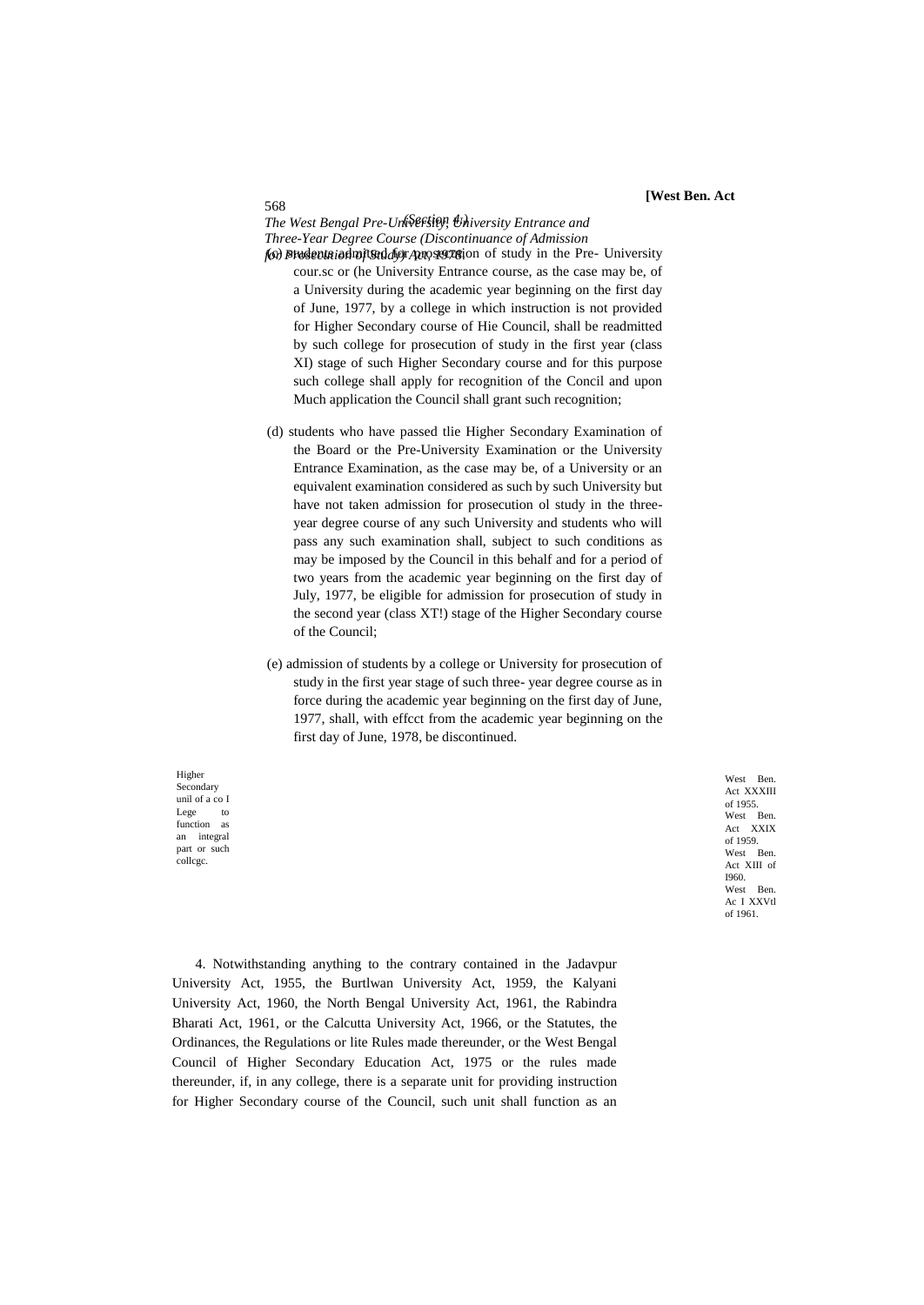569 *The West Bengal Pre-University, University Entrance and Three- Year Degree Course (Discontinuance of Admission for Prosecution of Study) Ad, 197S.*

integral part of such college under the one and the same Governing Body of such college: